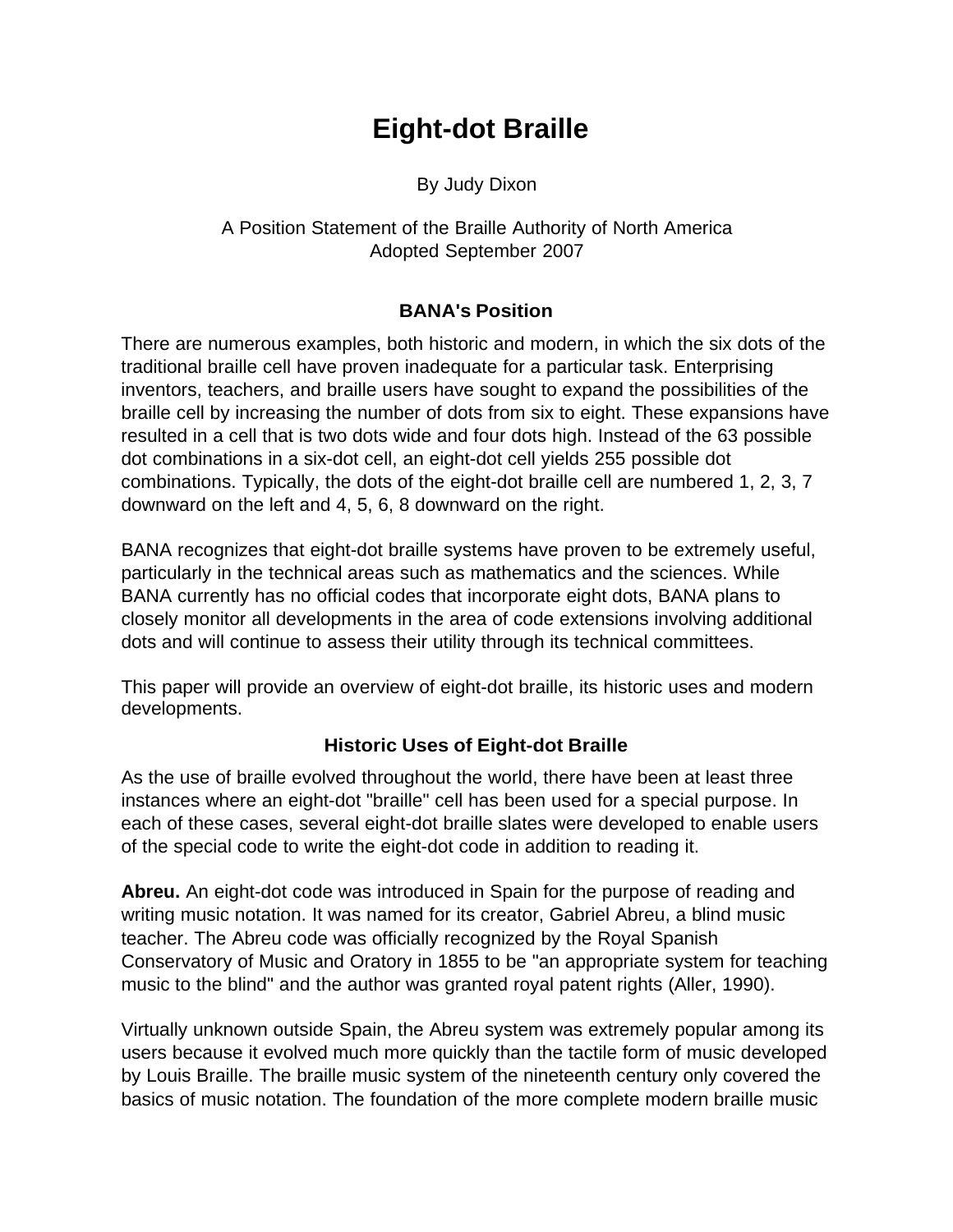code, "Braille Music Notation," was not published until 1929.

Using eight dots with their 255 possible combinations, this code permitted the writing of all of the musical signs in addition to text. The four upper dots of the cell represented the musical note while the four lower dots represented the duration of the note sound. When text was present, the letters were represented in the bottom part of the cell and the upper part was only used for music signs. As is common in print music, Abreu placed each syllable of text next to its corresponding note. This arrangement was not always possible in the braille music system.

Many music scores were published in the Abreu eight-dot code. The Abreu system was used in the National School for the Blind in Madrid, as well as in other regions of the country, from 1856 to well into the 1950s. While some material still exists today, a sixdot braille music code was officially adopted in Spain in the early 1950s.

**Stenographic Code.** Another example of eight-dot braille was used in Austria and West Germany in the mid-twentieth century. This was a shorthand code used by blind stenographers.

In 1943, the Deutsche Einheitsstenographie, a six-dot stenographic code was first published. In 1952, this code was extended by the Deutsche Verhandlungsstenographie, a seven-dot stenographic code in former East Germany. In the same year, a group of blind stenographers headed by Werner Castritius, proposed an eight- dot version for Austria and West Germany. The final version of the eight-dot stenographic code was published in 1961. This code was widely used into the 1980s but has been slowly replaced by computer-based stenographic methods.

**Tenkanji and Kantenji.** Tenji, the system of standard Japanese braille in use since 1890 does not permit the direct brailling of the Japanese Kanji, the Chinese characters that are used in the modern Japanese logographic writing system. It was generally thought that access to these characters could bring blind people closer to mainstream print used by sighted Japanese people thus facilitating communication and a common understanding about their language (Dasgupta, 2002). However, with over 10,000 kanji in common use, devising a braille code to represent this form of print was a formidable task.

In the 1950's, Taiji Kawakami, a sighted teacher at a school for the blind in Osaka, developed kantenji, an eight- dot code to represent kanji. This code used the upper two dots of the cell to indicate that it was a kanji character and in two or three cells, constructed the braille characters to reflect the visual appearance of the original kanji.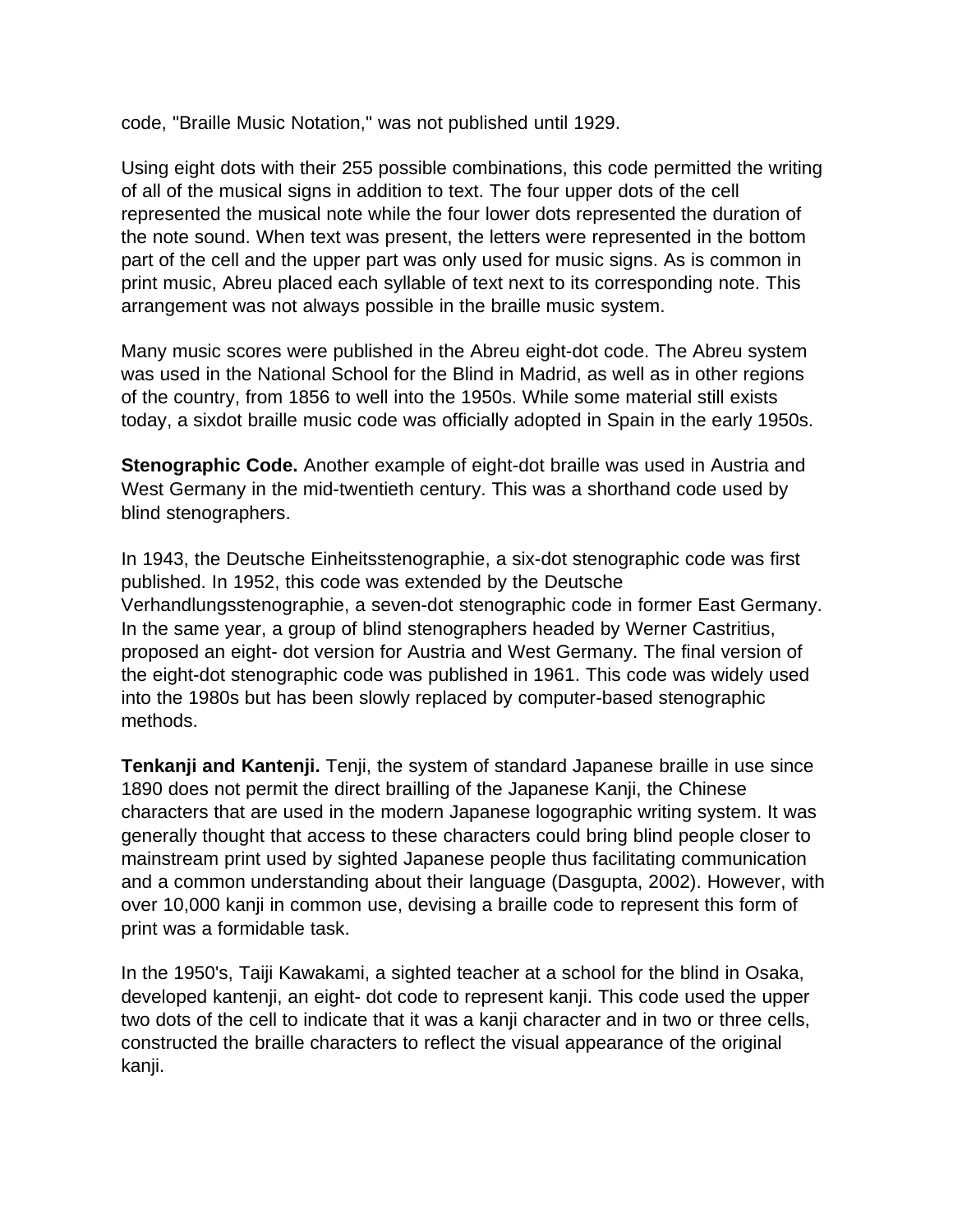In 1966, Sadao Hasegawa, a blind teacher at a school for the blind in Tokyo, created a six-dot braille system for brailling kanji called tenkanji. Hasegawa's six-dot code took a very different approach from that of Kawakami. Each kanji character in six-dot tenkanji occupies three or four braille cells. Each character begins with a kanji indicator and is constructed from among several elements (semantic, phonetic, and so forth) of the character in an effort to avoid confusion with other characters. The selection of which elements to use to represent a character was based largely on the frequency of the word in everyday language.

### **Modern Developments in Eight-dot Braille**

The introduction of computer-based technology into our everyday lives has had a profound effect on the options available to braille users. In the early 1970s, braille embossers became available from Triformation Systems, Inc. that were capable of embossing eight-dot braille. "Triformation embossers added a seventh and eighth dot to the braille cell, thus expanding the braille code into an eight-bit code that could display 256 combinations...." (Cranmer, 2000 p.154). While these were not the first machines capable of embossing braille, they were the first known units that could produce an expanded version of the North American ASCII-Braille Code.

ASCII (the American Standard Code for Information Interchange), the basic character code used by computers is a seven-bit code consisting of 128 characters (0-127). It is composed of uppercase and lowercase letters, numbers, punctuation marks, a few special symbols, and some control characters. ASCII has 95 printable characters. To represent ASCII in six-dot braille, with only 64 combinations (including the space), the ASCII values between 96 and 127 (lowercase letters and a few punctuation marks) had been mapped to the corresponding symbols between 64 and 95 (uppercase letters and a few more punctuation marks), making upper- and lowercase letters and several pairs of punctuation marks indistinguishable when represented with a single braille cell. When more dots are available, the addition of dots seven and/or eight to some of the characters yields a unique braille symbol for each ASCII value. With these new embossers, the 95 printable ASCII characters could be represented by a single cell each. Additional cells are not needed to represent uppercase letters, the full array of punctuation marks or other ASCII symbols that have no representation in literary braille.

In the expanded North American ASCII-Braille code, the uppercase letters retain their original form and are usually structured by adding dot seven at the bottom-left of the cell. This strategy generally worked well because it did not require the user to learn a completely new braille code.

Having braille embossers capable of representing unambiguous text was a great boon to many blind people who were then finding employment in the burgeoning field of computer programming. But for the next ten years, eight-dot braille produced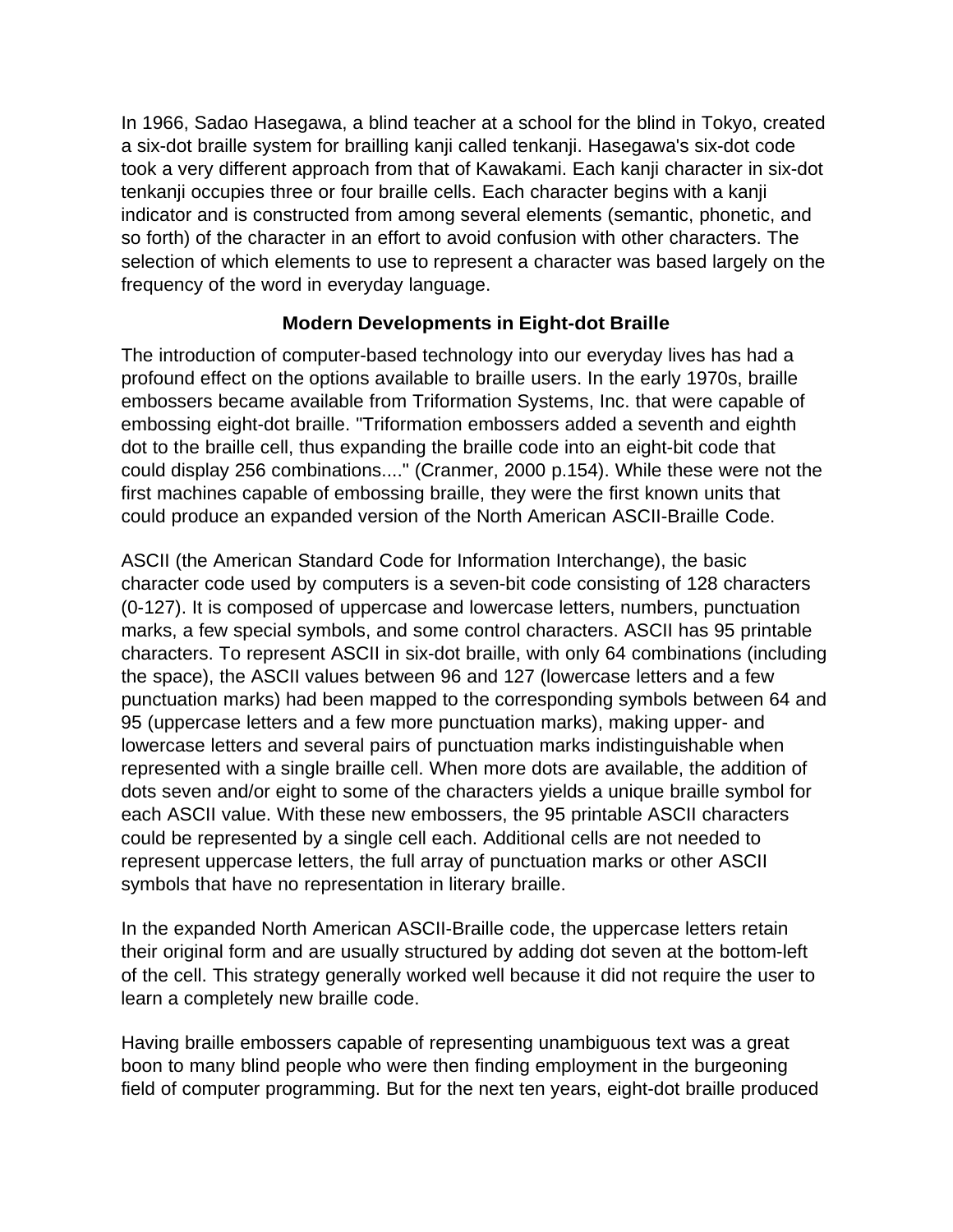from a computer continued to be the exclusive province of computer programmers and the like.

It was not until the introduction of refreshable braille displays and their use to read a computer screen that the use of eight-dot braille became more widespread among average braille users. Early refreshable braille displays, such as the Digicassette, the VersaBraille, and the Microbraille were all six-dot displays. These devices were initially developed for reading material stored in memory or on removable media. But as refreshable braille displays began to be used interactively with a computer screen, six dots proved again not to be enough to work efficiently.

Again, more than six dots were needed to represent the printable characters of the ASCII character set. With the introduction of the IBM PC, an extended version of the ASCII character set was developed that included 256 characters. The additional 128 characters were mostly mathematics, graphical, and foreign characters but since braille embossers and braille displays already had eight dots, they were easily able to represent the entire range of the new eight-bit character set.

By the late 1980s, most refreshable braille displays had eight dots per cell and used eight-dot braille codes that varied slightly from country to country. In addition to representing characters, the presence of the additional two dots per cell allowed the display to show highlighted or otherwise enhanced items and enabled the user to determine the location of the computer cursor or the mouse pointer without obscuring the underlying character. There is, however, still no accepted standard for eight-dot braille in the United States.

Some believe that advances in computer technology may negate the need for an eight-dot braille display. Eight- dot braille became the norm for refreshable braille displays because it could provide a one-to-one representation of the computer screen, particularly in the 1980s and early 1990s, as refreshable braille devices became common in the professional world. But the computer screen of the day was a regular grid of evenly spaced characters on evenly spaced lines. More recently, the development of proportional fonts, the graphical user interface, and numerous character sets that are not limited to eight bits means that much of the benefit of the eight-dot braille concept has been somewhat mitigated. It is conceivable that braille displays of the future may return to the use of six-dot cells, reducing cost and complexity. However, the additional advantages of the enhanced display possibilities, a convenient method for displaying a cursor, the display of various text attributes, and so forth, have so far resulted in the continued production of refreshable braille displays with eight-dot cells.

And what has happened with braille embossers? Although most braille embossers of today can be configured to produce eight-dot braille, the common practice is to use refreshable braille displays to interact with the computer and emboss in six-dot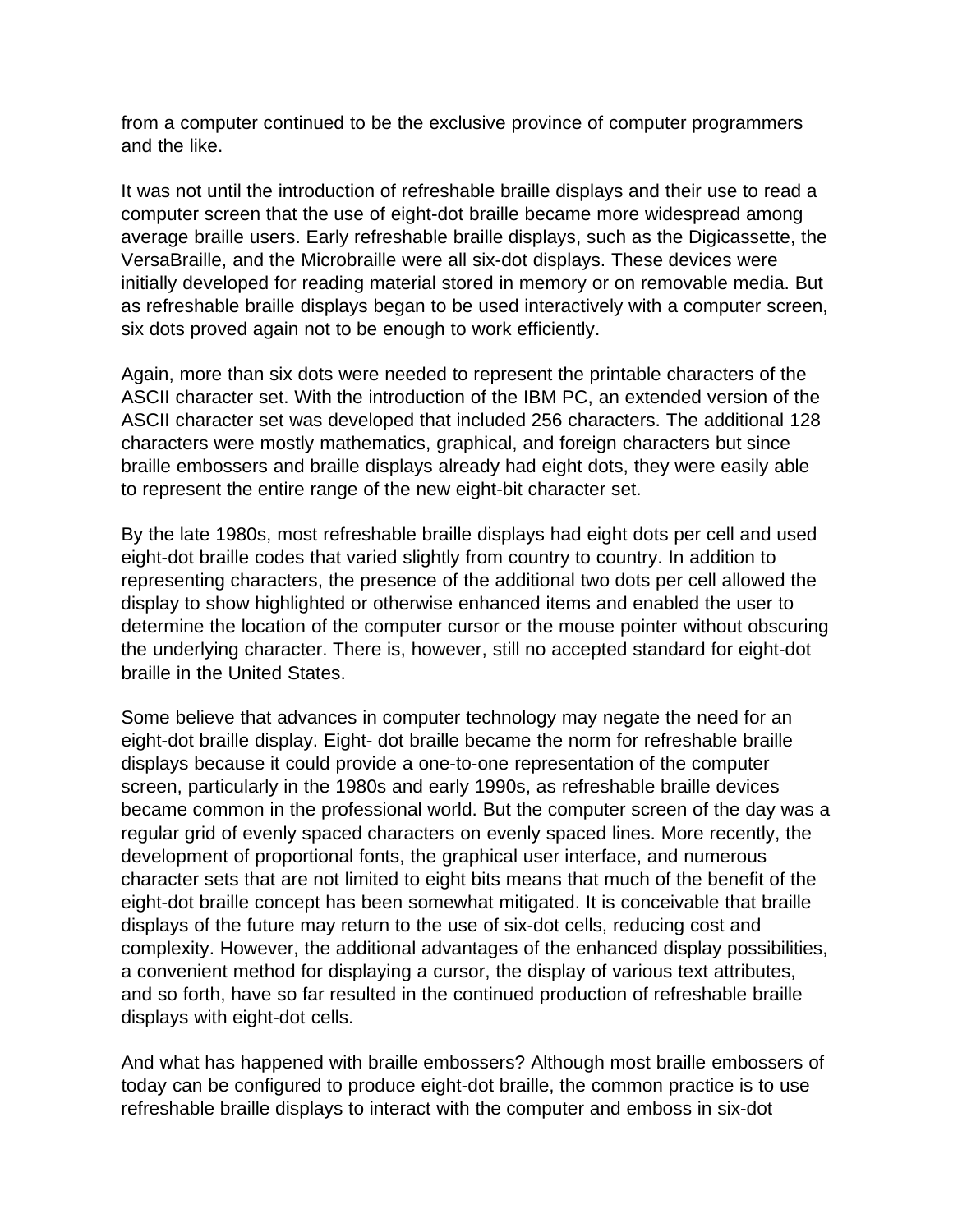braille. In general, embossed text does not lend itself as well to eight-dot braille. There is no real space saving with each line of a page occupying 33 percent more space than a six- dot line and there is much greater opportunity for confusion among similar looking characters. In most situations, embossed text is needed in contracted literary braille.

### **Continuing Developments with Eight-dot Braille**

**Eight-dot Braille and Science.** In the mid-1990s, another extension of six-dot braille was undertaken by The Science Access Project at Oregon State University. In an effort to make braille and print more directly equivalent without the need for any intermediate processing, a set of fonts called Dotsplus was developed. Dotsplus includes six- and eight-dot fonts. The six-dot font presents text similar to traditional uncontracted braille. The eight-dot font presents most two-cell characters of the sixdot font as single cells. For example, in the eight-dot font, uppercase letters, which in six-dot braille are shown with the letter in one cell preceded by a dot six in a cell by itself, are shown as the letter with an added dot seven in the bottom left corner of the eight- dot cell.

In both fonts, punctuation marks and the symbols of math, science, accent marks on letters, etc. are shown as small graphic symbols very similar to their print equivalents. These fonts allow for a straightforward rendition of math and science material. The same document can be read by a blind person when embossed on a special embosser or by a sighted person when printed or viewed on a computer screen.

**Eight-dot Braille and Mathematics.** Another relatively recent project has undertaken the task of developing an eight-dot code for mathematics. Under the auspices of the European Union, the LAMBDA Project's goal is to develop an efficient system for blind people, especially students, to read mathematics with a refreshable braille display and synthetic speech. LAMBDA is an acronym for Linear Access to Mathematics for Braille Device and Audio Synthesis. Still in development, the LAMBDA Code is based on MathML, and, through its editor, is presented in a linear format for access with braille and speech. Because it uses an eight-dot braille cell, all of the operators and common symbols are represented by single characters. The elements of the LAMBDA code will be customized for the various countries for which it is intended. This customization will make the braille characters chosen and the language used as familiar as possible to each country's residents.

# **Eight-dot Braille Standards**

In recent years, versions of an eight-dot character set have been documented by standard-setting bodies.

**Unicode.** In the context of defining symbols, in addition to musical, mathematical and technical symbols, the Unicode standard beginning with version 3.0 (September